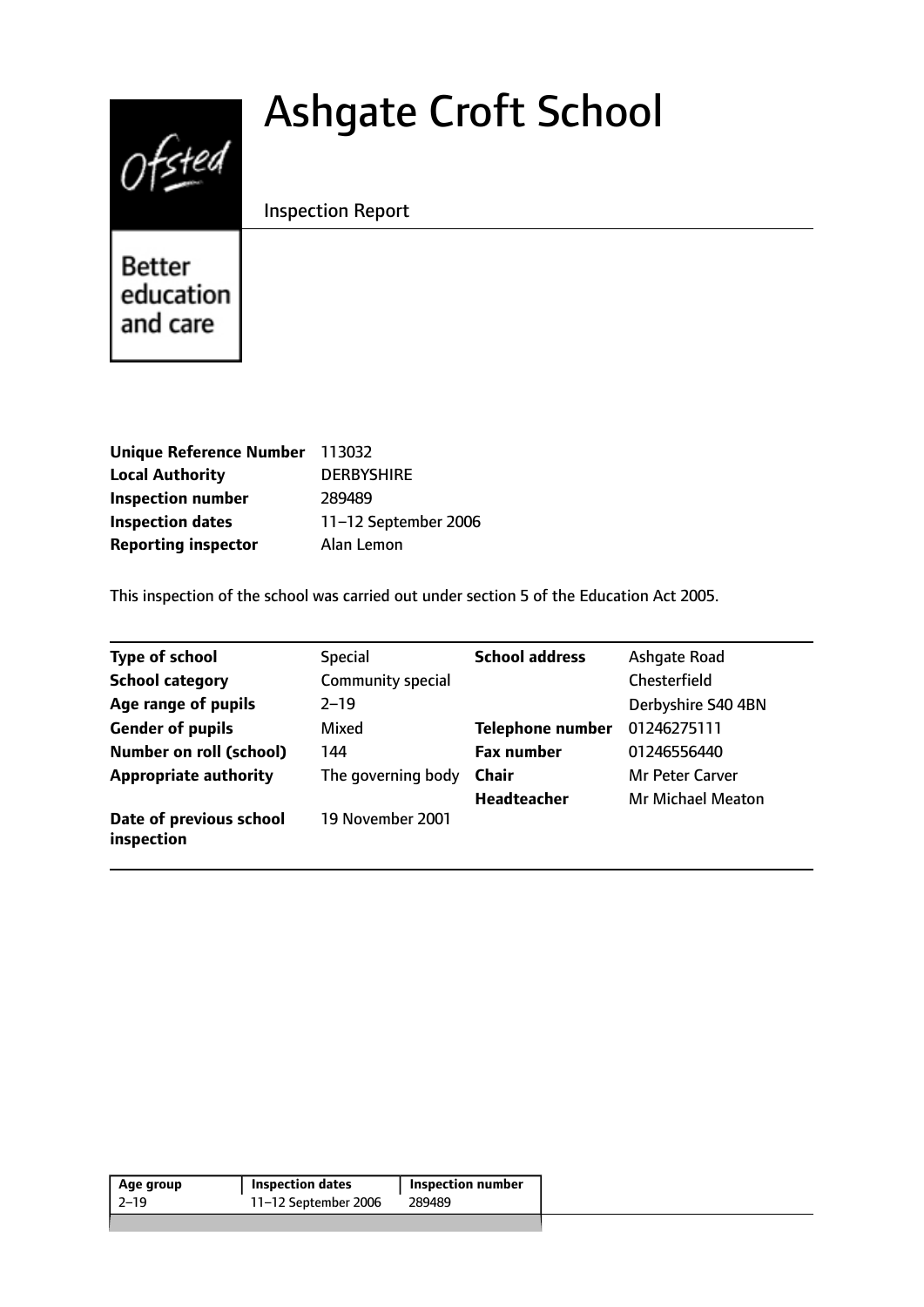© Crown copyright 2006

Website: www.ofsted.gov.uk

This document may be reproduced in whole or in part for non-commercial educational purposes, provided that the information quoted is reproduced without adaptation and the source and date of publication are stated.

Further copies of this report are obtainable from the school. Under the Education Act 2005, the school must provide a copy of this report free of charge to certain categories of people. A charge not exceeding the full cost of reproduction may be made for any other copies supplied.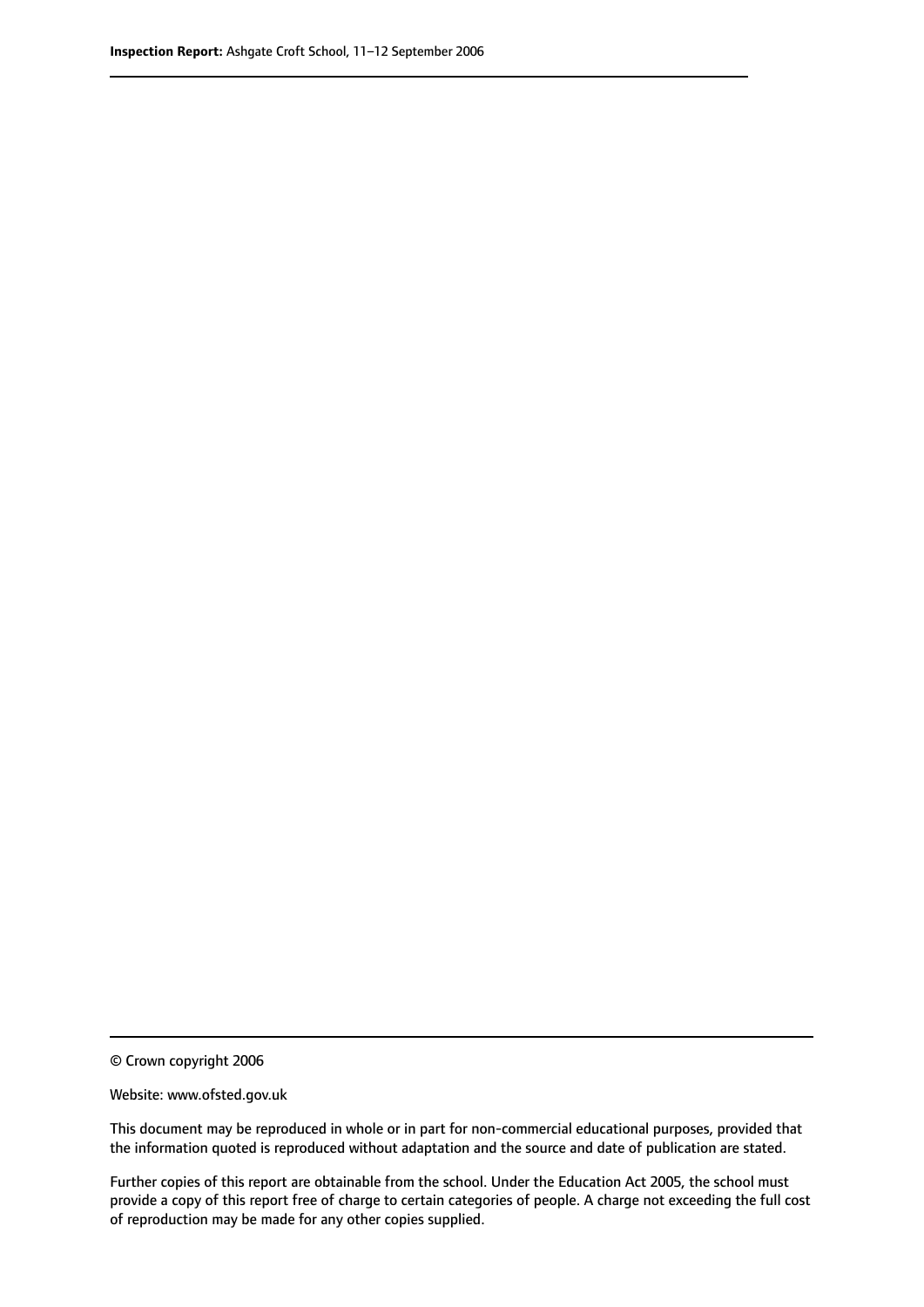# **Introduction**

The inspection was carried out by two Additional Inspectors.

#### **Description of the school**

Ashgate Croft School caters for pupils with a wide range of learning difficulties and disabilities. Their attainment on entry is very low and varies considerably depending on the severity of their needs. Most have moderate or severe learning difficulties. There are small numbers of pupils spread throughout the school who have, in addition, sensory impairments, physical disabilities and autism. There is also a significant number of pupils with profound and multiple learning difficulties (PMLD) most of whom are taught in separate classes in the primary and secondary schools. This presents the school with the complex task of meeting the needs of a full age range and pupils' widely different needs. At present there are very few children in the Foundation Stage and 19 students in the further education department. From September 2006, those pupils with PMLD who are old enough are being admitted and integrated with the other students in the further education department. The school has links with local primary, secondary and special schools and colleges. It has Investor in People status and is pursuing recognition as a Health Promoting School. It is also currently bidding for Specialist Sports College status.

#### **Key for inspection grades**

| Grade 1 | Outstanding  |
|---------|--------------|
| Grade 2 | Good         |
| Grade 3 | Satisfactory |
| Grade 4 | Inadequate   |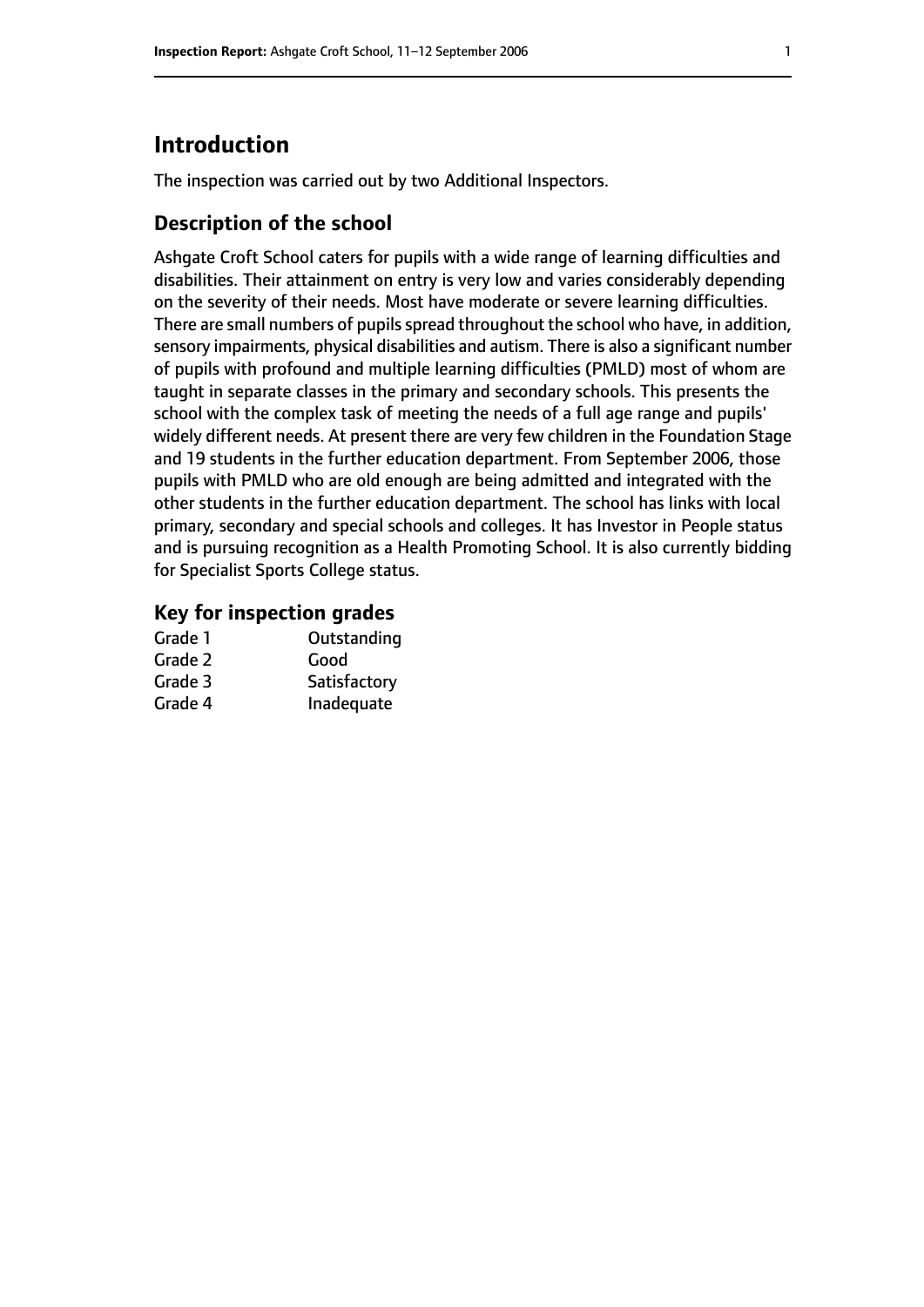# **Overall effectiveness of the school**

#### **Grade: 2**

The school's effectiveness is good and it provides good value for money. The strong commitment to pupils demonstrated by staff and governors has been instrumental in successful and on-going implementation of a wide range of effective provision. This is greatly appreciated by the majority of parents. The planning of improvements is highly focused, drawing effectively on rigorous monitoring of the school's work and pupils' performance. The school is led and managed well through good governance and a strong direction from senior management. The curriculum offered to pupils is good. The school has broad horizons which include several productive links with local mainstream and special schools and colleges, which add greatly to pupils' learning opportunities. The school has won an award for staff development and is actively pursuing more awards such as the promotion of pupils' health. It is also determined to achieve specialist status as a sports college. To this end a very substantial fund has been raised some of which is designated for building a swimming pool. Whatever their learning difficulties and disabilities, pupils throughout the school learn effectively, make good progress and achieve well, as a result of good teaching. The good relationships and rapport in classrooms brings enjoyment in learning for all pupils. They behave well and work hard to achieve success. The very few children in the Foundation Stage make good progress. By the time pupils leave Key Stage 4 they, and the students in the further education department, achieve good results in relation to their starting points in the many useful accredited courses they follow. Most students are prepared well for their future by learning effectively to manage as independently as possible and by having good opportunities to experience work and enrol on further education courses at college. However, the extent to which students with profound and multiple learning difficulties (PMLD) are involved in work related learning is currently limited. Across the school a sharp focus on pupils' personal development, especially through individual targeting to develop personal skills ensures they have substantial opportunities to learn to be self-sufficient and active participants in the life of the school and beyond its gates. Pupils are continually involved in helping charities by raising money for many good causes. Pupils are well cared for, guided and supported, especially through the good partnerships with many agencies. They are kept very secure while they are with the school. The good management of behaviour instils in pupils the need to stay safe and show respect for others.

#### **What the school should do to improve further**

- Plan and implement a range of work related opportunities for students with PMLD.

## **Achievement and standards**

#### **Grade: 2**

Achievement is good throughout the school. The great majority of pupils make good progress as a result of effective teaching, support and guidance. This is clearly evident in the information the school gathers about progress and in the good examination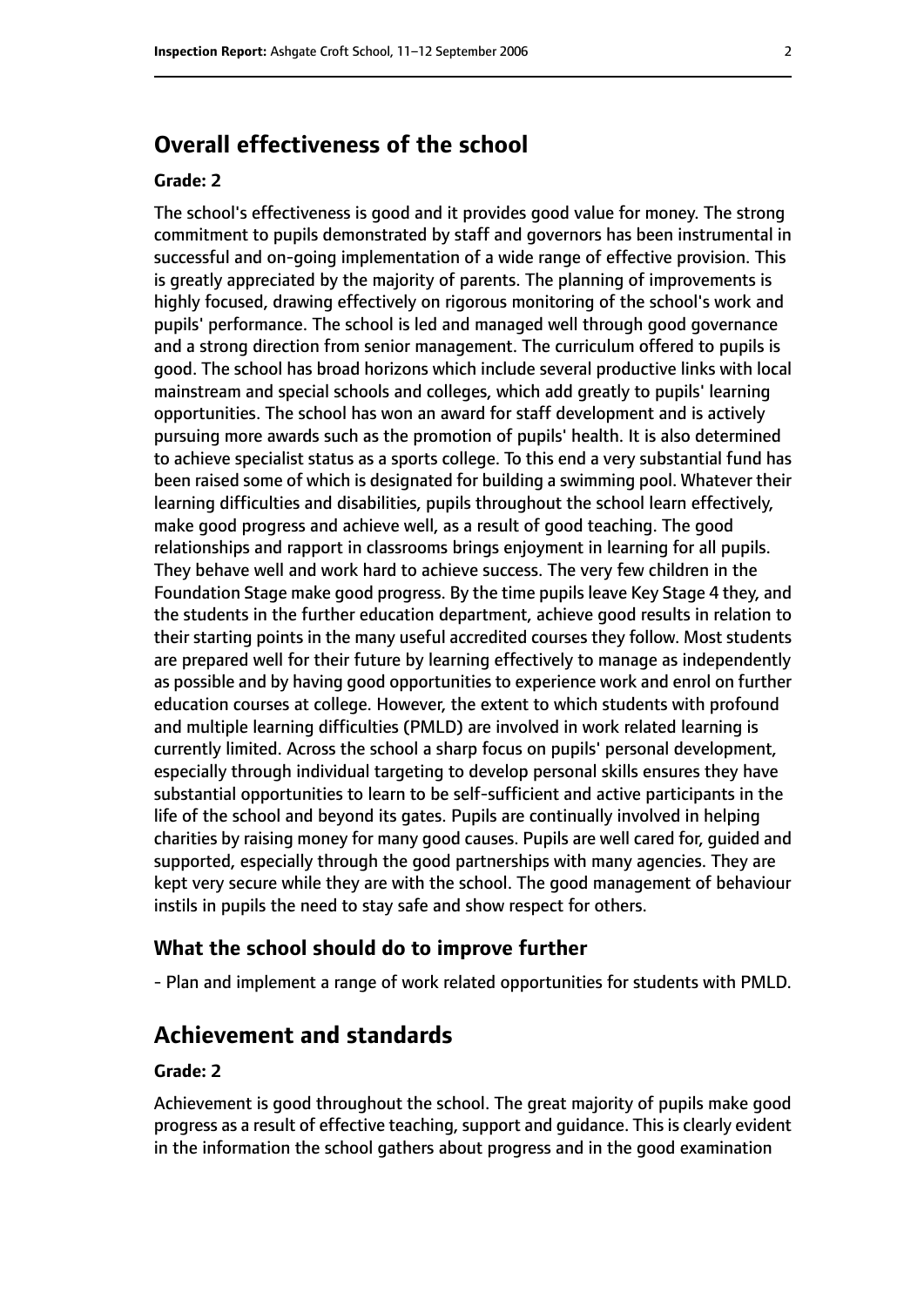results achieved by Year 11 pupils and students in the further education department. There are no significant variations in this positive picture in relation to different groups of pupils or their learning difficulties. The very few children in the Foundation Stage are effectively provided for and taught well in a primary class and make good progress. In the two classes for pupils with PMLD their learning difficulties and disabilities are thoroughly understood and catered for, especially in the primary school. These pupils achieve well in communicating and learn to take an interested and active part in their activities. In some of the lessons seen at Key Stage 3 and in the further education department the rate of progress is too slow. The school anticipated this as very recent staff changes in classrooms would mean some teaching early in the new school year would not be of the usual good quality. In these few instances, pupils' work has not been matched closely enough to their needs and capabilities. However, in the longer term this is not impairing pupils' overall progress.

## **Personal development and well-being**

#### **Grade: 2**

Pupils' spiritual, moral, social and cultural development is good. They develop a clear sense of right and wrong, and demonstrate their concern for others by enthusiastically raising funds for charity and entertaining senior citizens. Pupils enjoy school as they have good opportunities to share in all activities and benefit from the warmth and care staff provide. Attendance is satisfactory and there is very little unauthorised absence. Pupils' behaviour is good as they understand and respect school rules, largely because they contribute to making and agreeing codes of conduct. The few pupils with challenging behaviour make good progress towards their targets for behaving well. Bullying is not a feature of the school and pupils are tolerant and respectful towards others. Pupils are safe and eat healthily at school. Many enjoy exercise and participate in sporting activities. They are co-operative and attentive in class, and work successfully in groups and pairs. Most older pupils develop good skills and understanding of the world of work, although those with PMLD have a limited awareness, as they do not yet fully experience workplace environments. Work experience providers report that pupils are a credit to the school.

# **Quality of provision**

### **Teaching and learning**

#### **Grade: 2**

Teaching is good. Rigorous monitoring of the quality of teaching means there is a good level of consistency across the school. A good understanding of pupils' needs means lessons are organised carefully to ensure that whatever pupils' learning difficulties are, they can benefit from the activities planned. Assessment is thorough in finding out each pupil's capabilities and this is informing most lesson planning with clear learning objectives matched to each pupil's needs. The quality of planning in the primary class for pupils with PMLD is skilfully focussed, on what pupils should learn.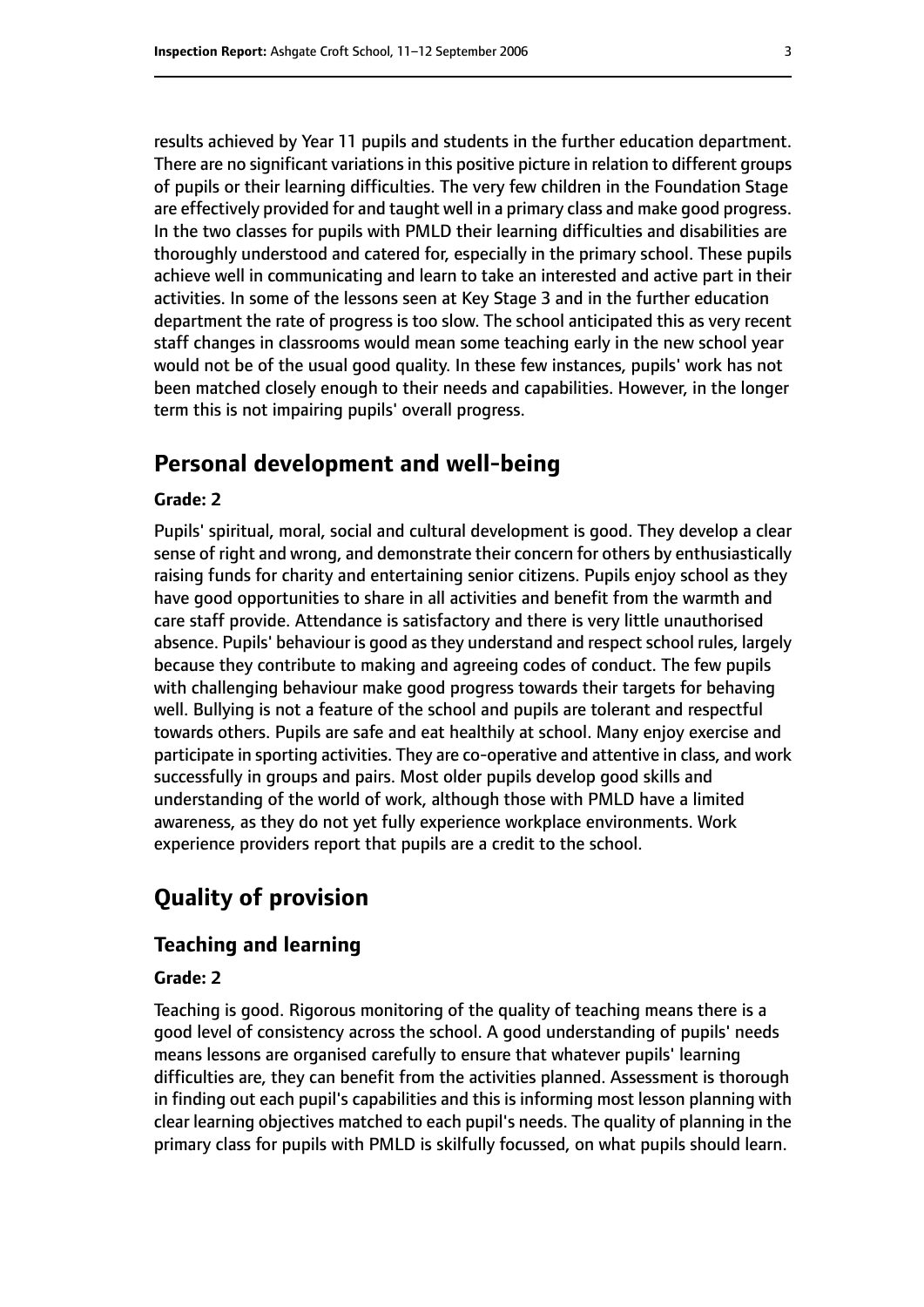Teachers and their assistants work together effectively ensuring pupils learn well. Relationships are warm and friendly and this gives pupils confidence. A good rapport is struck encouraging discussion, enjoyment and interest. This means lessons proceed at a good pace and expectations are high. Very occasionally, teachers or their assistants talk too much with pupils merely listening. This limits useful opportunities for pupils to be more active in their learning and as a result progress in some lessons is not fast enough. Pupils in Key Stage 4 and students in the further education department are challenged appropriately by their accredited courses and learn effectively to achieve good results.

#### **Curriculum and other activities**

#### **Grade: 2**

The curriculum is very broad and effectively supports pupils' academic progress and personal development. It has been made very relevant to pupils' various needs. Parents' wishes are taken into account and there is a good element of choice for older pupils. There are opportunities for pupils of all abilities to follow accredited courses. A strong emphasis is placed on those areas that are priorities for the pupils. For instance, good opportunities for pupils to communicate and acquire personal skills are planned into the whole school day. The school intends to do more to promote pupils' independence skills and plans are well advanced for investing in new accommodation for this purpose. There is good enrichment of the curriculum. A wealth of visits and visitors bring learning to life and effective links with mainstream schools and colleges mean that pupils learn alongside and socialise with their peers. Students in the further education department have a residential school excursion, which they greatly enjoy, but similar experiences are not given to younger pupils and many of these are ready to benefit in this way.

#### **Care, guidance and support**

#### **Grade: 2**

High levels of care and support are provided by well-trained staff and external professionals, who work in an effective partnership. There is a strong, shared commitment to the pupils, who feel safe in the school and secure in the knowledge that they have someone to turn to if they have a problem. The school nurse provides counselling to pupils seeking help. Much has been done to ensure that pupils have a voice. The School Council influences school life and pupils who choose to attend annual reviews are constructively involved in the process. Guidance for pupils is good. They all have individual targets and although this inspection was early in the school year, a few already knew these. The Connexions officer supports pupils well in making decisions about their future career options and transitions at each key stage are carefully planned. Arrangements for safeguarding pupils are good. Suitable checks are carried out on staff, risks are carefully assessed and appropriate action taken to minimise these. Staff are well trained and vigilant in matters of child protection.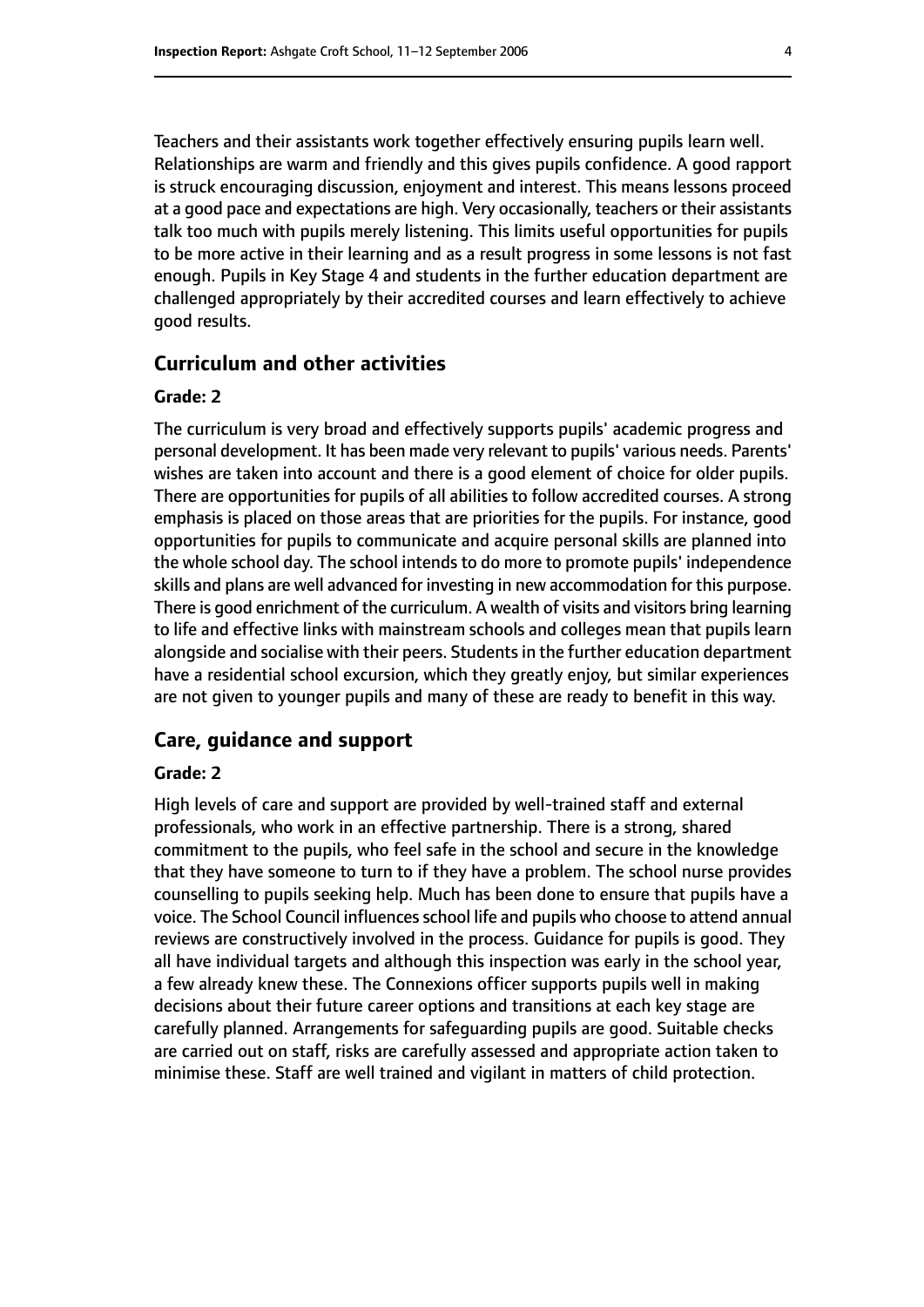# **Leadership and management**

#### **Grade: 2**

Leadership and management are good. The headteacher and his deputy work effectively together in giving the school a clear direction and setting it high expectations. A broad vision has led to many active partnerships with schools and colleges allowing pupils good access to a wide range of experiences and opportunities beyond school. This has helped spread leadership roles widely such as in the effective management of the work with other schools. Positive leadership is emerging in the management of subjects and initiatives like the personal skills programme. Governors provide good support to the development of the school and to ensuring there is continued improvement. They are well informed and update their knowledge and skills through regular training. They are actively involved through making frequent visits to the school. Their extensive commitment has gone as far as raising substantial funds for further development of the premises, much of which will help the school in its bid for specialist sports college status. Effective leadership and school improvement is sustained by rigorous monitoring of the school's work and pupils' performance. The school makes a good evaluation of its strengths and weaknesses. It uses this effectively for planning improvements which gives the school a good capacity for further improvement. The close attention paid to judging the quality of teaching and provision for all pupils supports their good progress and personal development. Whilst monitoring is managed principally by the headteacher and his deputy, the delegation of responsibilities is widespread. This creates a strong sense of direction and purpose across the school. Many staff evaluate their work and all take account of the school's evaluation as it informs their performance objectives and priorities for improvements.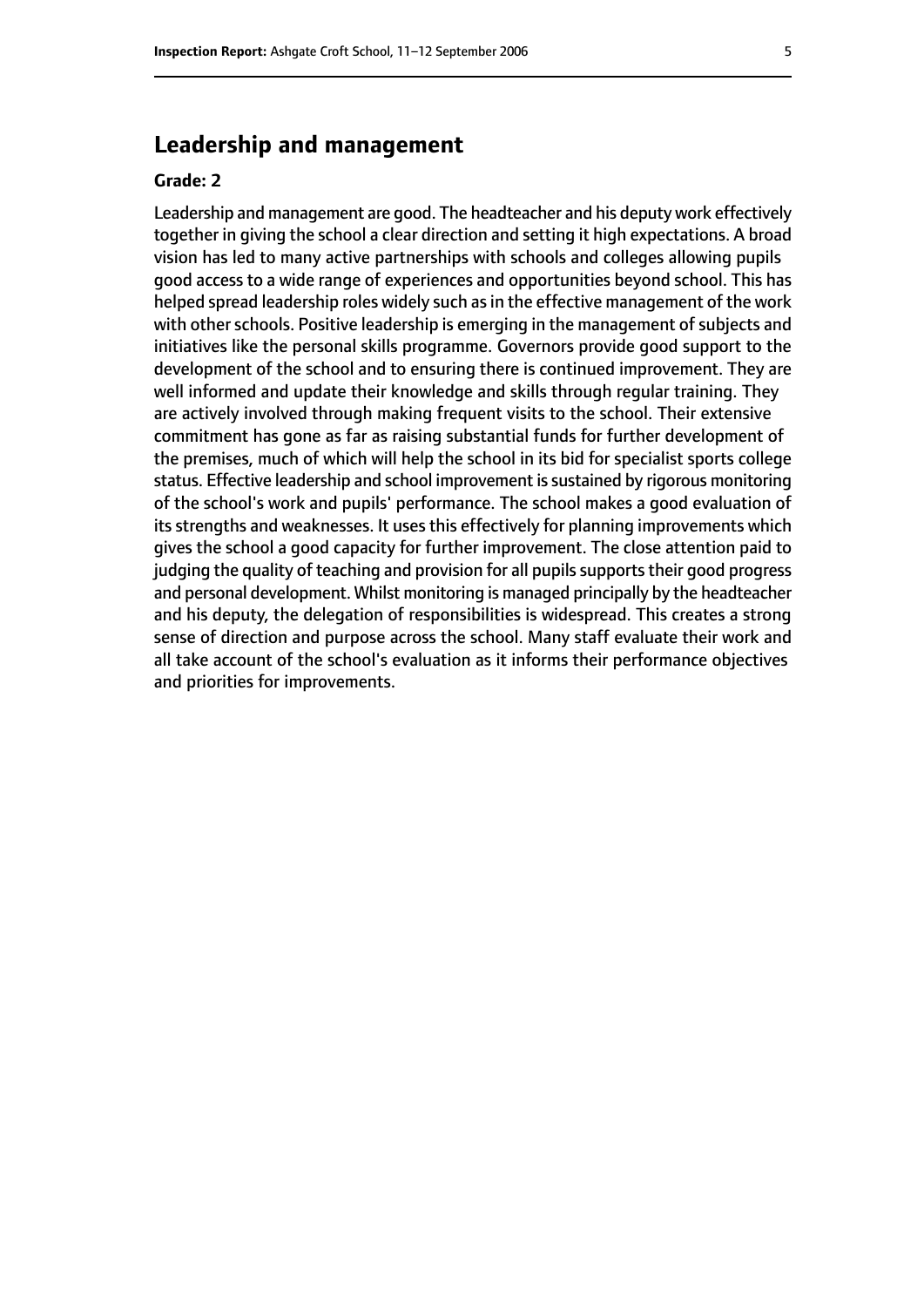**Any complaints about the inspection or the report should be made following the procedures set out inthe guidance 'Complaints about school inspection', whichis available from Ofsted's website: www.ofsted.gov.uk.**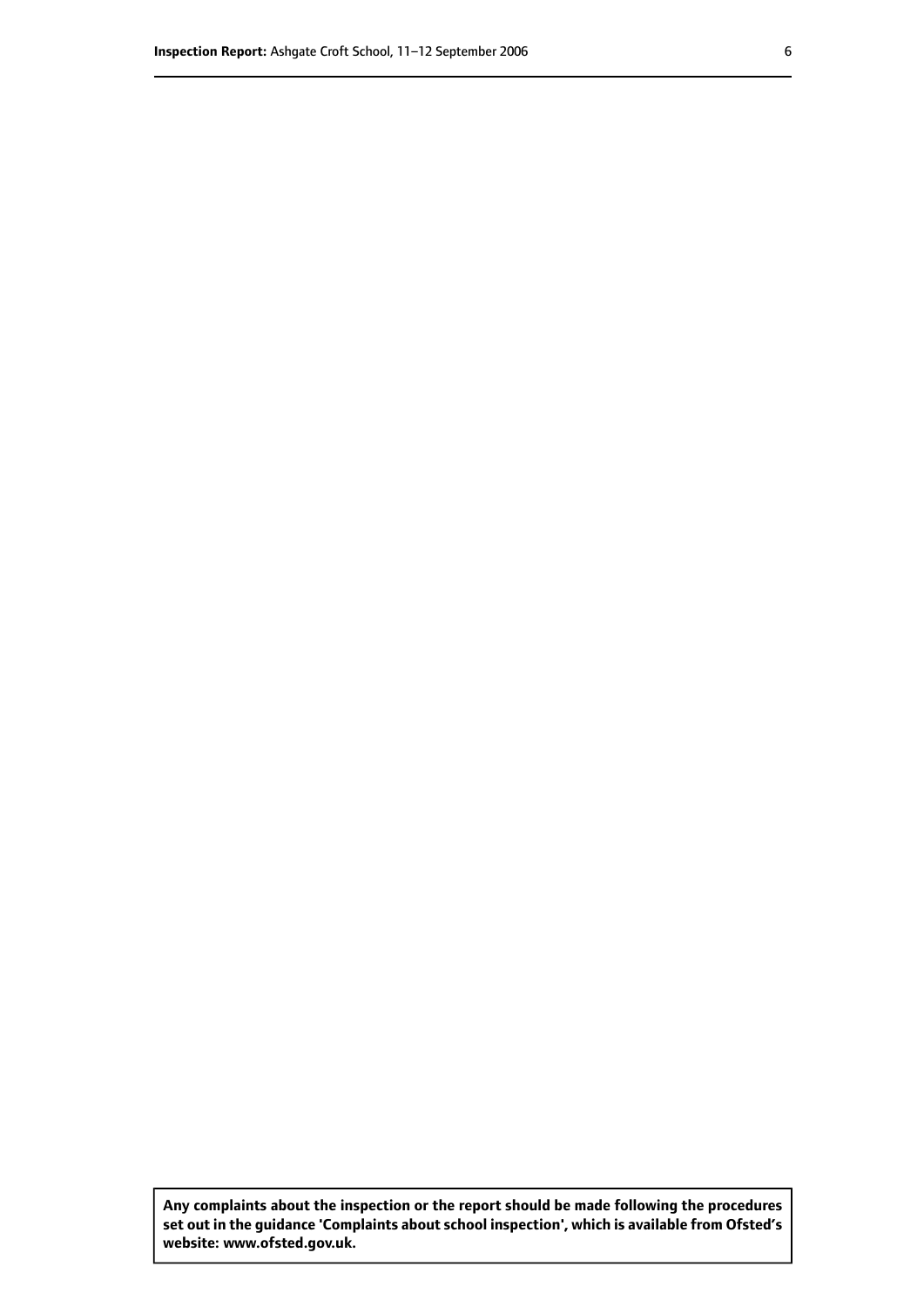# **Inspection judgements**

| $\vert$ Key to judgements: grade 1 is outstanding, grade 2 good, grade 3 satisfactory, and grade 4 | School         |
|----------------------------------------------------------------------------------------------------|----------------|
| inadeauate                                                                                         | <b>Overall</b> |

# **Overall effectiveness**

| How effective, efficient and inclusive is the provision of education, integrated<br>care and any extended services in meeting the needs of learners? |     |
|------------------------------------------------------------------------------------------------------------------------------------------------------|-----|
| How well does the school work in partnership with others to promote learners'<br>well-being?                                                         |     |
| The quality and standards in the Foundation Stage                                                                                                    |     |
| The effectiveness of the school's self-evaluation                                                                                                    |     |
| The capacity to make any necessary improvements                                                                                                      |     |
| Effective steps have been taken to promote improvement since the last<br>inspection                                                                  | Yes |

## **Achievement and standards**

| How well do learners achieve?                                                                               |  |
|-------------------------------------------------------------------------------------------------------------|--|
| The standards <sup>1</sup> reached by learners                                                              |  |
| How well learners make progress, taking account of any significant variations between<br>groups of learners |  |
| How well learners with learning difficulties and disabilities make progress                                 |  |

## **Personal development and well-being**

| How good is the overall personal development and well-being of the<br>learners?                                  |  |
|------------------------------------------------------------------------------------------------------------------|--|
| The extent of learners' spiritual, moral, social and cultural development                                        |  |
| The behaviour of learners                                                                                        |  |
| The attendance of learners                                                                                       |  |
| How well learners enjoy their education                                                                          |  |
| The extent to which learners adopt safe practices                                                                |  |
| The extent to which learners adopt healthy lifestyles                                                            |  |
| The extent to which learners make a positive contribution to the community                                       |  |
| How well learners develop workplace and other skills that will contribute to<br>their future economic well-being |  |

## **The quality of provision**

| How effective are teaching and learning in meeting the full range of the<br>  learners' needs?                      |  |
|---------------------------------------------------------------------------------------------------------------------|--|
| $\mid$ How well do the curriculum and other activities meet the range of needs<br>$\mid$ and interests of learners? |  |
| How well are learners cared for, guided and supported?                                                              |  |

 $^1$  Grade 1 - Exceptionally and consistently high; Grade 2 - Generally above average with none significantly below average; Grade 3 - Broadly average to below average; Grade 4 - Exceptionally low.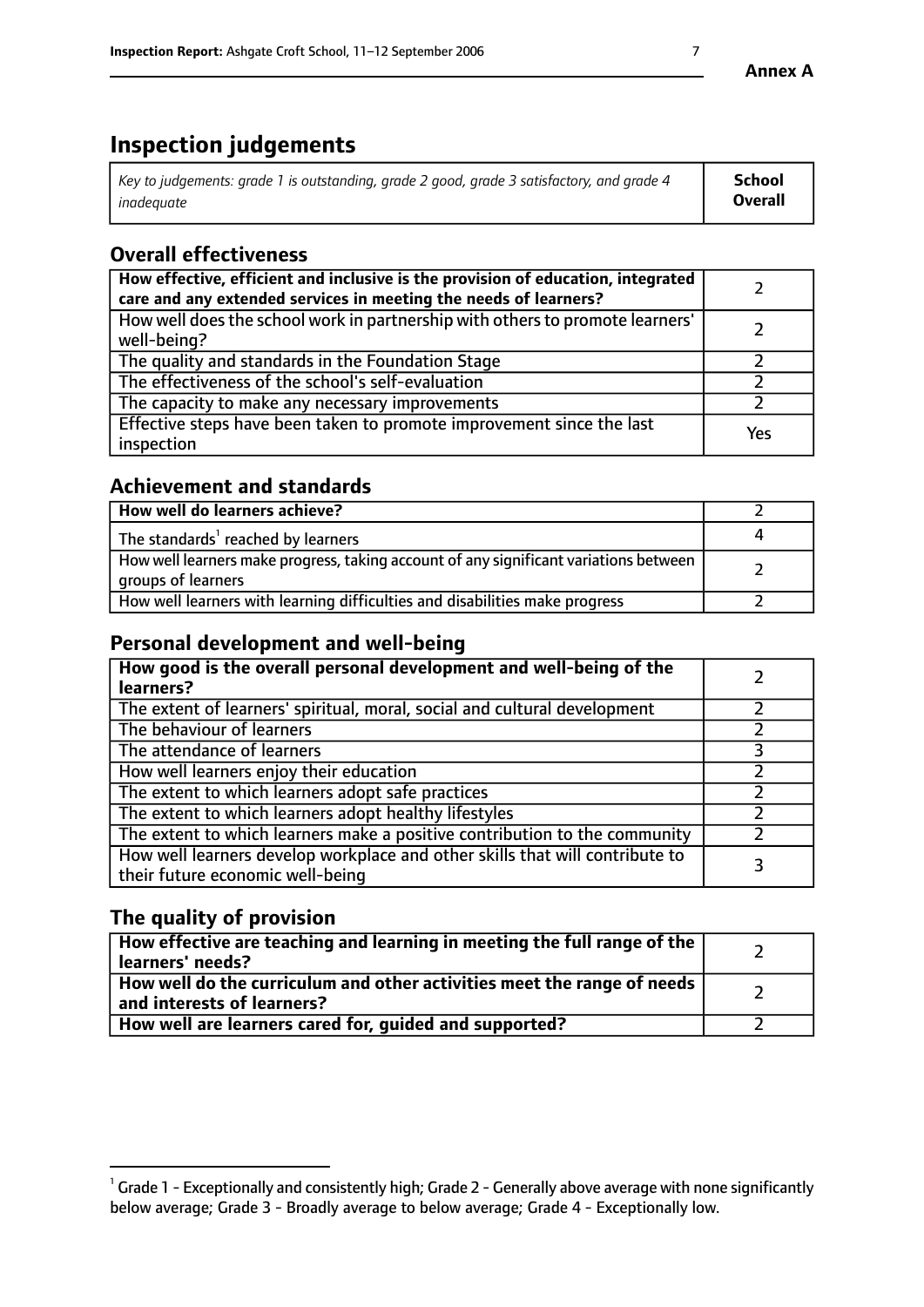# **Leadership and management**

| How effective are leadership and management in raising achievement<br>and supporting all learners?                                              |               |
|-------------------------------------------------------------------------------------------------------------------------------------------------|---------------|
| How effectively leaders and managers at all levels set clear direction leading<br>to improvement and promote high quality of care and education |               |
| How effectively performance is monitored, evaluated and improved to meet<br>challenging targets                                                 | $\mathcal{L}$ |
| How well equality of opportunity is promoted and discrimination tackled so<br>that all learners achieve as well as they can                     |               |
| How effectively and efficiently resources, including staff, are deployed to<br>achieve value for money                                          |               |
| The extent to which governors and other supervisory boards discharge their<br>responsibilities                                                  |               |
| Do procedures for safequarding learners meet current government<br>requirements?                                                                | Yes           |
| Does this school require special measures?                                                                                                      | No            |
| Does this school require a notice to improve?                                                                                                   | No            |